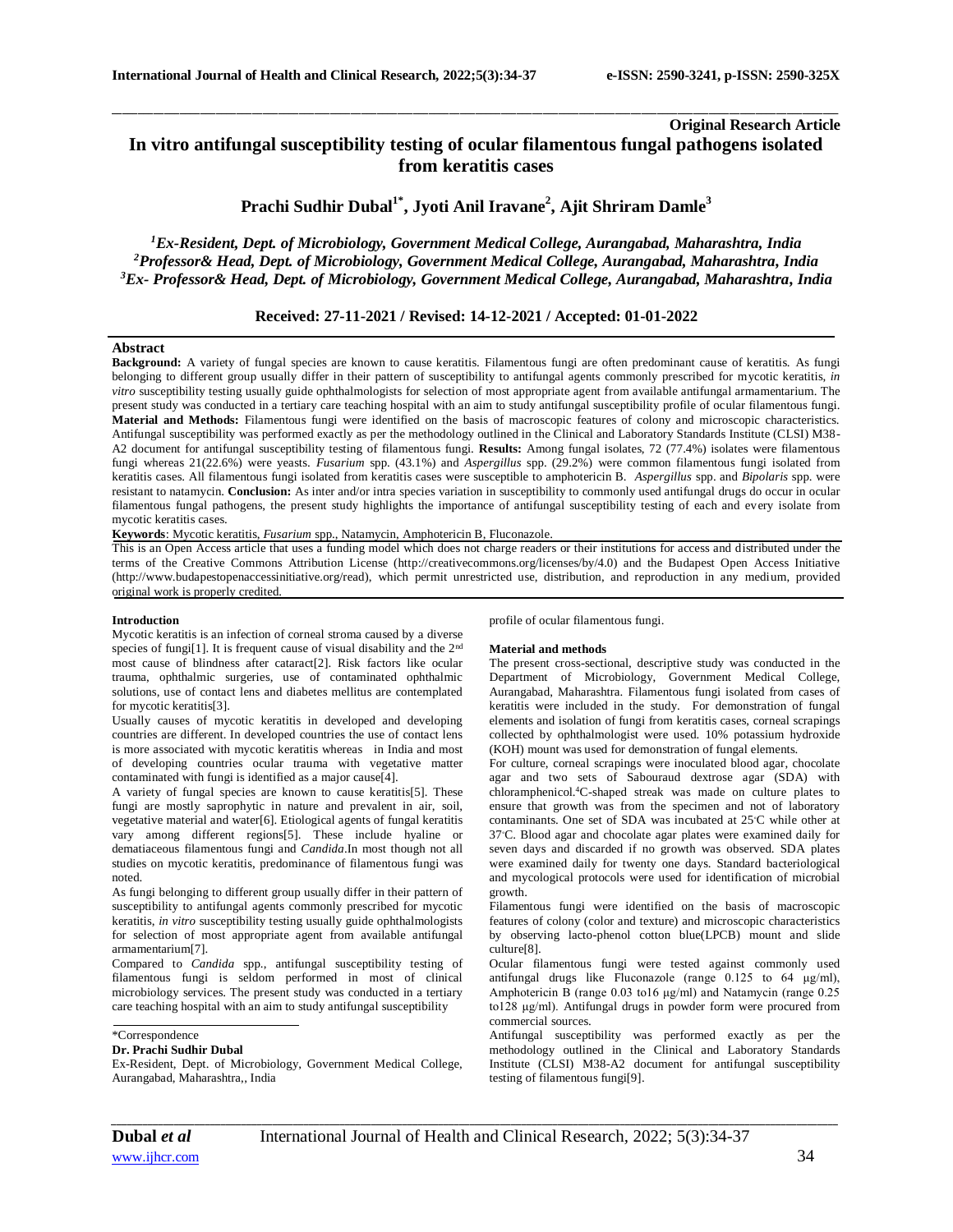A complete synthetic medium RPMI-1640 medium (with glutamine and phenol red, without bicarbonate) supplemented with 0.2% glucose and buffered to a pH of 7.0 with 0.165 mol/L MOPS (3-[Nmorpholino] propanesulfonic acid) was used.

Before antifungal susceptibility testing, filamentous fungi were grown on potato dextrose agar at 37◦C for approximately 7 days. *Aspergillusniger* ATCC 16404 was included as a quality control strain.

End point determination was done as per the CLSI M38-A2 document. The minimum inhibition concentration (MIC) (the lowest concentration of the drug that inhibits growth of the organism) was determined. The amount of growth in the tubes containing the antifungal agent was compared to that of the growth in the growthcontrol tubes used in each set of tests.The growth was scored by visual inspection as follows: 4-no reduction in growth; 3-slight reduction in growth or approximately 75% of the growth control; 2-

\_\_\_\_\_\_\_\_\_\_\_\_\_\_\_\_\_\_\_\_\_\_\_\_\_\_\_\_\_\_\_\_\_\_\_\_\_\_\_\_\_\_\_\_\_\_\_\_\_\_\_\_\_\_\_\_\_\_\_\_\_\_\_\_\_\_\_\_\_\_\_\_\_\_\_\_\_\_\_\_\_\_\_\_\_\_\_\_\_\_\_\_\_\_\_\_\_\_\_\_\_\_\_\_\_\_\_\_\_\_\_\_\_\_\_\_\_\_\_\_\_\_\_\_\_\_\_\_\_\_\_\_\_\_\_\_\_\_\_\_ prominent reduction in growth or approximately 50% of the growth control; 1-slight growth or approximately 25% of the growth control; 0-optically clear or absence of growth[9].For amphotericin B, the MIC was read as the lowest concentration of drug that resulted in 100% reduction in turbidity as compared to drug-free control tubes or numerical score 0. For fluconazole and natamycin the MIC was read as the lowest concentration of drug that exhibited 80% reduction in turbidity or numerical score 2[9].

#### **Results**

During the study period (3 years), a total of 267cornealscrapings were received in the Department of Microbiology from suspected cases of keratitis. Out of these, a total of 148 (55.4%)showed microbial growth. These included 93 (62.8%) fungal and 55 (37.2%) bacterial isolates (Figure 1). In the present study, fungi weresignificant cause of keratitis (Fisher exact test *P*<0.05).



**Fig 1: Microbial growth from corneal scrapping.**

Among fungal isolates, 72 (77.4%) isolates were filamentous fungi whereas 21(22.6%) were yeasts. *Candida* was the only yeast type isolated from cases of keratitis. Filamentous fungi isolated from keratitis are shown in table 1.*Fusarium* spp. (43.1%) and*Aspergillus* spp. (29.2%) were common filamentous fungi isolated from keratitis cases. Among *Aspergillus* spp., *A. niger* was the most common.

| <b>Filamentous fungi</b> | No. $(\% )$ |
|--------------------------|-------------|
| Alternaria spp.          | 04(5.6)     |
| Aspergillusspp.          | 21(29.2)    |
| flavus<br>$\mathbf{A}$   | 04          |
| fumigatus<br>A.          | 03          |
| niger<br>А.              | 10          |
| nidulans<br>А.           | 04          |
| Bipolarisspp.            | 05(6.9)     |
| Fusariumspp.             | 31(43.1)    |
| Mucor                    | 05(6.9)     |
| Pseudallescheriaboydii   | 04(5.6)     |
| Penicillium spp.         | 02(2.8)     |
| Total                    | 72          |

#### **Table 1: Filamentous fungi isolated from keratitis.**

Antifungal susceptibility profile of filamentous fungi isolated from keratitis cases is shown in table 2.*Aspergillus*spp. Mucor, *Bipolaris* spp. and *Pseudallescheriaboydii* were resistant to fluconazole. As *Pseudallescheriaboydii* is intrinsically resistant to amphotericin B, it was not tested by amphotericin B susceptibility. All filamentous fungi isolated from keratitis cases were susceptible to amphotericin B. Aspergillus spp. and Bipolaris spp. were resistant to natamycin.

| <b>Filamentous fungi</b>  | Antifungal agent (range in µg/ml)  | <b>Geometric mean</b> | <b>MIC 50/90</b> |
|---------------------------|------------------------------------|-----------------------|------------------|
| Alternaria spp. $(N=4)$   | Fluconazole $(0.125$ to $64)$      | 1.9                   | NA               |
|                           | Amphotericin B (0.03 to16)         | 0.6                   | NA               |
|                           | Natamycin $(0.25 \text{ to } 128)$ |                       | <b>NA</b>        |
| Aspergillus spp. $(N=21)$ | Fluconazole $(0.125$ to $64)$      | 64                    | 64/64            |
|                           | Amphotericin B (0.03 to16)         | 0.5                   | 0.5/1            |
|                           | Natamycin (0.25 to 128)            | 128                   | 128              |
| Bipolaris spp. $(N=5)$    | Fluconazole $(0.125$ to $64)$      | 32                    | NA               |
|                           | Amphotericin B (0.03 to16)         |                       | NA               |

*\_\_\_\_\_\_\_\_\_\_\_\_\_\_\_\_\_\_\_\_\_\_\_\_\_\_\_\_\_\_\_\_\_\_\_\_\_\_\_\_\_\_\_\_\_\_\_\_\_\_\_\_\_\_\_\_\_\_\_\_\_\_\_\_\_\_\_\_\_\_\_\_\_\_\_\_\_\_\_\_\_\_\_\_\_\_\_\_\_\_\_\_\_\_\_\_\_\_\_\_\_\_\_\_\_\_\_\_\_\_\_\_\_\_\_\_\_\_\_\_\_\_\_\_\_\_\_\_\_\_\_\_\_\_\_\_\_\_\_\_*

## **Table 2: Antifungal susceptibility profile of filamentous fungi isolated from keratitis cases.**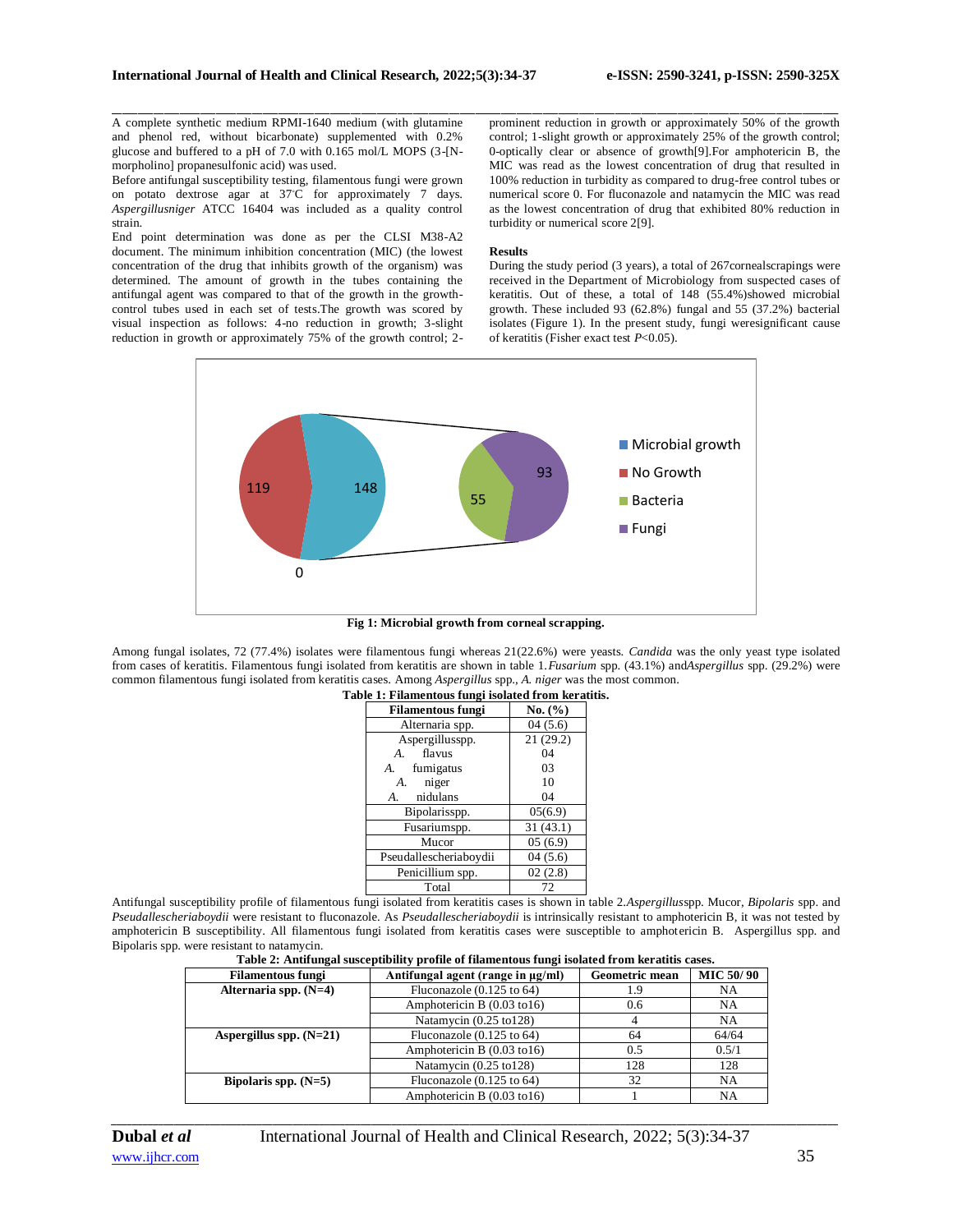|                              | Natamycin $(0.25 \text{ to } 128)$     | 128                         | NA        |
|------------------------------|----------------------------------------|-----------------------------|-----------|
| Fusariumspp. $(N=31)$        | Fluconazole $(0.125$ to 64)            | $\mathcal{D}_{\mathcal{L}}$ | 2/2       |
|                              | Amphotericin B $(0.03 \text{ to } 16)$ | 0.24                        | 0.24/0.48 |
|                              | Natamycin $(0.25 \text{ to } 128)$     |                             | 4/8       |
| Mucor $(N=5)$                | Fluconazole $(0.125$ to $64)$          | 64                          | 64/64     |
|                              | Amphotericin B $(0.03 \text{ to } 16)$ | 0.06                        | 0.06/0.12 |
|                              | Natamycin $(0.25 \text{ to } 128)$     | 8                           | 8/8       |
| Pseudallescheriabovdii (N=4) | Fluconazole $(0.125$ to $64)$          | 32                          | NA        |
|                              | Amphotericin B $(0.03 \text{ to } 16)$ | Not tested                  |           |
|                              | Natamycin $(0.25 \text{ to } 128)$     | 8                           | NA.       |
| Penicillium spp. $(N=2)$     | Fluconazole $(0.125$ to $64)$          |                             | NA        |
|                              | Amphotericin B (0.03 to16)             | 0.12                        | NA        |
|                              | Natamycin $(0.25 \text{ to } 128)$     | 0.5                         | NA        |

## **Discussion**

Last few decades have witnessed a significant upswing in incidence of mycotic keratitis cases. As per recent data, more thanone million people are affected by mycotic keratitis annually and about 8 to 11% of these patients lose the eye.<sup>3</sup> Diagnosis of mycotic keratitis is often more difficult and has a worse outcome compared to other types of microbial keratitis[10].Although Keratitis is most prevalent in tropical and subtropical countries, an increasing trend is also observed in countries with moderate climates[11]. In India, a favourable tropical climatic condition along with primary agrarian population is important predisposing factor for mycotic keratitis[12]. Various research studies have documented isolation of mycotic agents in 20- 60% of culture proven cases of keratitis.Similarly in the currentstudy, out of 148 culture proven cases,fungi were isolated from 72 (62.8%) corneal scrappings. In most of cases, mycotic keratitis occur secondary to ocular trauma due to variety of organic material. Mycotic keratitis is common among adults, predominantly males[2- 4].Although more than 100 fungal species are implicated in keratitis, 95% of cases are attributed to *Aspergillus* spp., *Fusarium* and *Candida*[3]. In the present study predominance of filamentous fungi (77.4%) over *Candida* spp. (22.6%) was noted. In countries with tropical and subtropical climatic conditions, filamentous fungi are responsible for most ofmycotic keratitis whereas in temperate climates yeasts are more common[13].Similar to many other studies on mycotic keratitis, *Fusarium* spp. (43.1%) and *Aspergillus* spp. (29.2%) were common filamentous fungi isolated from keratitis cases in this study. Studies on mycotic keratitis have reported isolation of *Fusarium* spp. and *Aspergillus*spp, in the range of 37-62% and 24- 30% respectively[7].In recent years increased isolation of dematiaceous or phaeoid fungi are reported in many studies. In the current study a total of 9 filamentous fungi belonged to dematiaceous fungi group. These included 4 isolates of *Alternaria* spp. and 5 isolates of *Bipolaris* spp. Dematiceous fungi are saprotrophic in nature and their manifestations are usually seen in healthy individuals[14].As keratitis due to filamentous fungi tend to have a worse prognosis compared to those caused by yeast species, an early and accurate diagnosis along treatment with most appropriate antifungal drug is very essential to prevent devastating ocular consequences. A significant variations is observed in susceptibility patterns of inter and/or intra species of ocular fungal isolates. Therefore antifungal susceptibility testing of each and every isolate is necessary for selection of the most effective antifungal agent. Thorough the collaborative efforts of researchers and the CLSI Subcommittee on Antifungal Susceptibility Testing, antifungal susceptibility testing is standardized and plays an important role in guiding the antifungal therapy[15]. However, its utility still remains underutilized compared to antibacterial susceptibility testing. The CLSI published reference method for susceptibility testing filamentous fungi (M38-A) in 2002[9,15]. This M38-A has created a standard for comparison of clinical data. In the present study, the CLSI reference method was determine antifungal susceptibility of ocular filamentous fungi. The ocular fungal isolates were tested against antifungal drugs like Amphotericin B, fluconazole and natamycin.Amphotericin B is a polyene antifungal agentwith broad spectrum activity[16]. In the present study, all filamentous fungi were

susceptible to amphotericin B. Although amphotericin B demonstrated good in *vitro* efficacy against ocular fungal pathogens, it has poor penetration in cornea and requires high dosages to achieve the sufficient concentration[17].Natamycin is the first line drug for keratitis in many developing countries[10]. In the present study, ocular filmentous fungi like *Alternaria* spp., *Fusarium* spp., Mucor, *Pseudallescheriaboydii* and *Penicilliumspp*. had MICs of≤8 μg/ml for natamycin. Fungal isolates with isolates with MICs of  $\leq$ 16 μg/ml for natamycinare considered susceptible because at this concentration, natamycinadequately reach the eye during treatment. *Aspergillus* spp. and *Bipolaris* spp. were resistant to natamycin. This finding is accordance to previous studies were *Aspergillus* spp. demonstrated high MIC for natamycin[2]. Rahman*et al*. (1998) reported that natamycineven at higher concentration is ineffective against *Aspergillus* spp[18].Oral fluconazole combined with topical natamycin has been reported as an effective therapeutic modality for keratitis due to filamentous fungi. In the present study, *Aspergillus* spp., *Bipolaris* spp., Mucor and *Pseudallescheriaboydii* were resistant to fluconazole. In the study of Manikandan*et al*. (2013) all isolates of *Aspergillus* were resistant to fluconazole. Many other researchers have reported the similar finding[2].

#### **Conclusion**

Filamentous fungi are important cause of keratitis. Rapid and accurate identification of infecting species is extremely necessary to understand epidemiology of keratitis. As inter and/or intra species variation in susceptibility to commonly used antifungal drugs do occur in ocular filamentous fungal pathogens, the present study highlights the importance of antifungal susceptibility testing of each and every isolate from mycotic keratitis cases. Antifungal susceptibility often aid ophthalmologist in selection of most appropriate drug for treatment of keratitis.

## **References**

- 1. Thomas PA. Current perspectives on ophthalmic mycoses. Clin Microbiol Rev 2003; 16: 730–797.
- 2. Manikandan P, Varga J, Kocsube S, Raghavan A, Rajaraman R, Nemeth T*et al*.Epidemiology of Aspergillus keratitis at a tertiary care eye hospital in South India and antifungal susceptibilities of the causative agents. Mycoses 2013; 56:26-33.
- 3. Brown L, Leck A, Gichangi M, Burton M, Denning D. The global incidence and diagnosis of fungal keratitis. Lancet Infect Dis 2021; 21: e49-e57.
- 4. Deorukhkar S, katiyar R, Saini S. Epidemiological features and laboratory results of bacterial and fungal keratitis: A five-year study at a rural tertiary-care hospital in western hospital in western Maharashtra, India. Singap Med J. 2012; 53:264-267.
- 5. Hoffman J, Burton M, Leck A.Mycotic keratitis—A global threat from the filamentous fungi. J. Fungi 2021; 7: 273.
- 6. Thomas P. Fungal infections of the cornea. Eye 2003; 17:852- 862.
- 7. Saha S, Sengupta J, Banerjee D, Saha S, Khetan A, Mandal S. Systemic Evaluation on Antifungal Susceptibility of Keratitis Associated Fungal Pathogens in Eastern India. J Med MicrobDiagn 2014; 3:1.
- 8. Koneman EW, Allen SD, Janada WM, Schrckneberger PC, Winn WC. Colour atlas & Textbook of diagnostic

*\_\_\_\_\_\_\_\_\_\_\_\_\_\_\_\_\_\_\_\_\_\_\_\_\_\_\_\_\_\_\_\_\_\_\_\_\_\_\_\_\_\_\_\_\_\_\_\_\_\_\_\_\_\_\_\_\_\_\_\_\_\_\_\_\_\_\_\_\_\_\_\_\_\_\_\_\_\_\_\_\_\_\_\_\_\_\_\_\_\_\_\_\_\_\_\_\_\_\_\_\_\_\_\_\_\_\_\_\_\_\_\_\_\_\_\_\_\_\_\_\_\_\_\_\_\_\_\_\_\_\_\_\_\_\_\_\_\_\_\_*